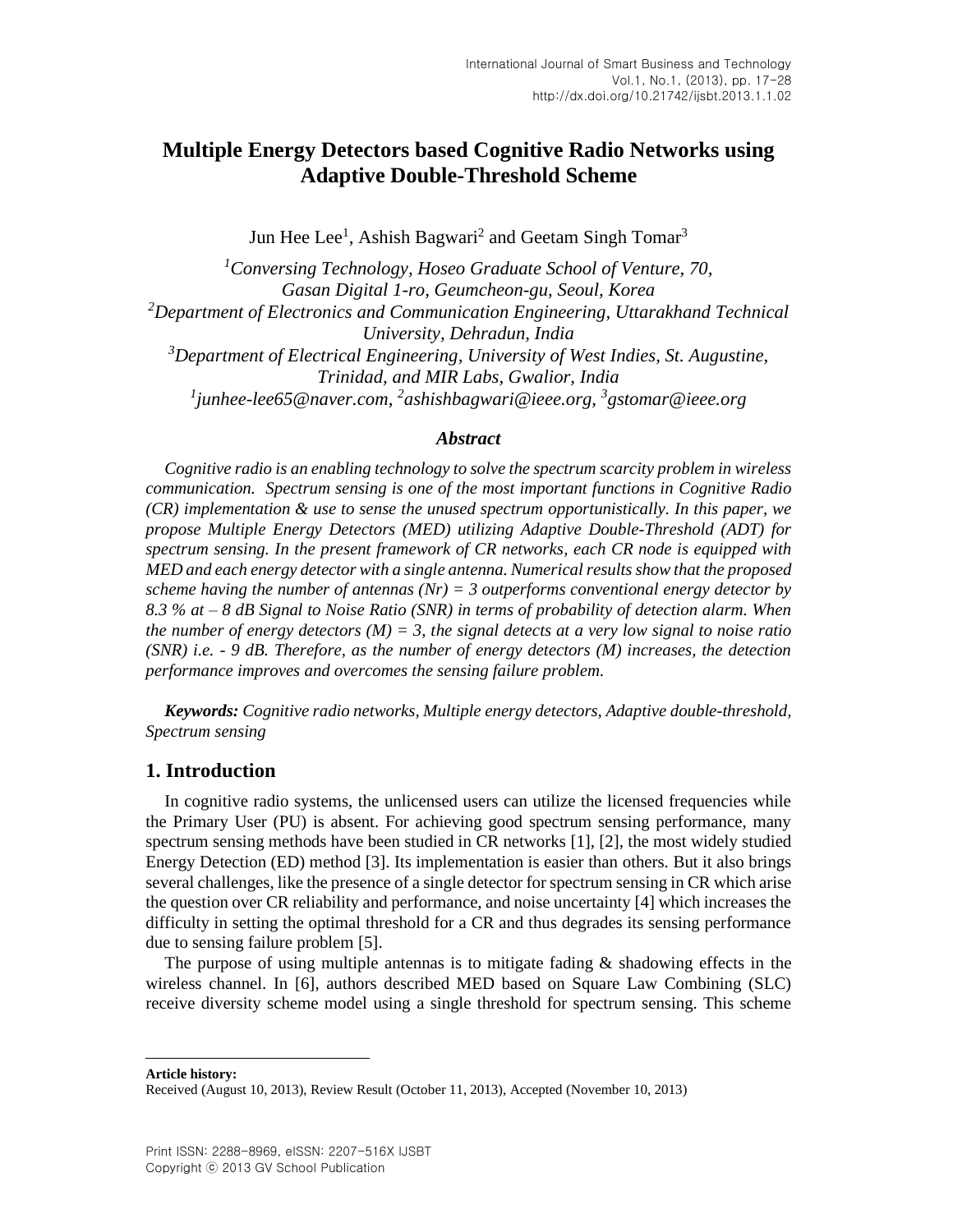provides redundancy and improves detection performance, but does not overcome the spectrum sensing failure problem.

In this paper, it is shown that the reliability and failure problem of spectrum sensing can be improved by the CR by using multiple energy detectors with an ADT scheme. This paper presents an analytical model called Multiple Energy Detectors (MED) based on a selection combiner (SC) scheme using an adaptive double threshold. The proposed model overcomes the redundancy problem as well as the sensing failure problem with the help of an adaptive doublethreshold scheme.

The motivation of this research paper is to provide a reliable system with improved spectrum sensing performance. Suppose that a CR has single ED, and ED gets fail, in this situation CR cannot work, which is a serious problem in CR networks. Because of the presence of the number of EDs chances of CR failure is minimum. The detection threshold is made adaptive to the fluctuation of the received signal power in each local detector of the CR user. Therefore, this MED is responsible for reducing the chances of CR failure, enhancing reliability, improving performance, processing speed, mitigating sensing failure problems, and can achieve a robust ED in which performance will not be degraded due to noise uncertainty. In this paper, it is shown that the reliability and failure problem of spectrum sensing can be improved by the CR by using multiple energy detectors.

The rest of the paper is organized as follows: Section II presents a system description. Section III describes the proposed system model. Section IV presents the numerical results and analysis. Finally, Section V concludes the paper.

### **2. System Description**

CRs utilize unused channels of PU's signal and spectrum sensing mechanism allows them to determine the presence of a PU. In this method, the locations of the primary receivers are not known to the CRs as there is no signaling between the PUs and the CRs. To detect the PU signal, we have used the following hypothesis for the received signal [\[1\]](#page-10-0)

$$
x(n) = \begin{cases} w(n), & H_0 \\ s(n)h(n) + w(n), & H_1 \end{cases}
$$
 (1)

In the testing,  $x(n)$  shows signal received by CR user,  $s(n)$  is the PU licensed signal,  $w(n) \sim \Box$  $(0, \sigma_w^2)$  is the Additive White Gaussian Noise (AWGN) with zero mean and variance  $\sigma_w^2$ ,  $h(n)$ denotes the Rayleigh fading channel gain of the sensing channel between the PU and the CR user.  $H_0$  is the null hypothesis which indicates that PU is absent and  $H_1$  is the alternative hypothesis which indicates that PU is present.

#### **2.1. Energy Detector**

For the detection of unknown deterministic signals corrupted by the additive white Gaussian noise, an ED is derived in [\[7\],](#page-10-6) which is called conventional energy detector (CED) [\[7\],](#page-10-6) [\[8\].](#page-10-7) This is an easily implemented detector for the detection of unknown signals in spectrum sensing. It collects the test statistic and compares it to a threshold  $(\lambda)$ to decide whether the PU signal is present or absent. The test statistic is given by [\[9\]](#page-10-8)

$$
X = \frac{1}{N} \sum_{n=1}^{N} |x(n)|^2,
$$
 (2)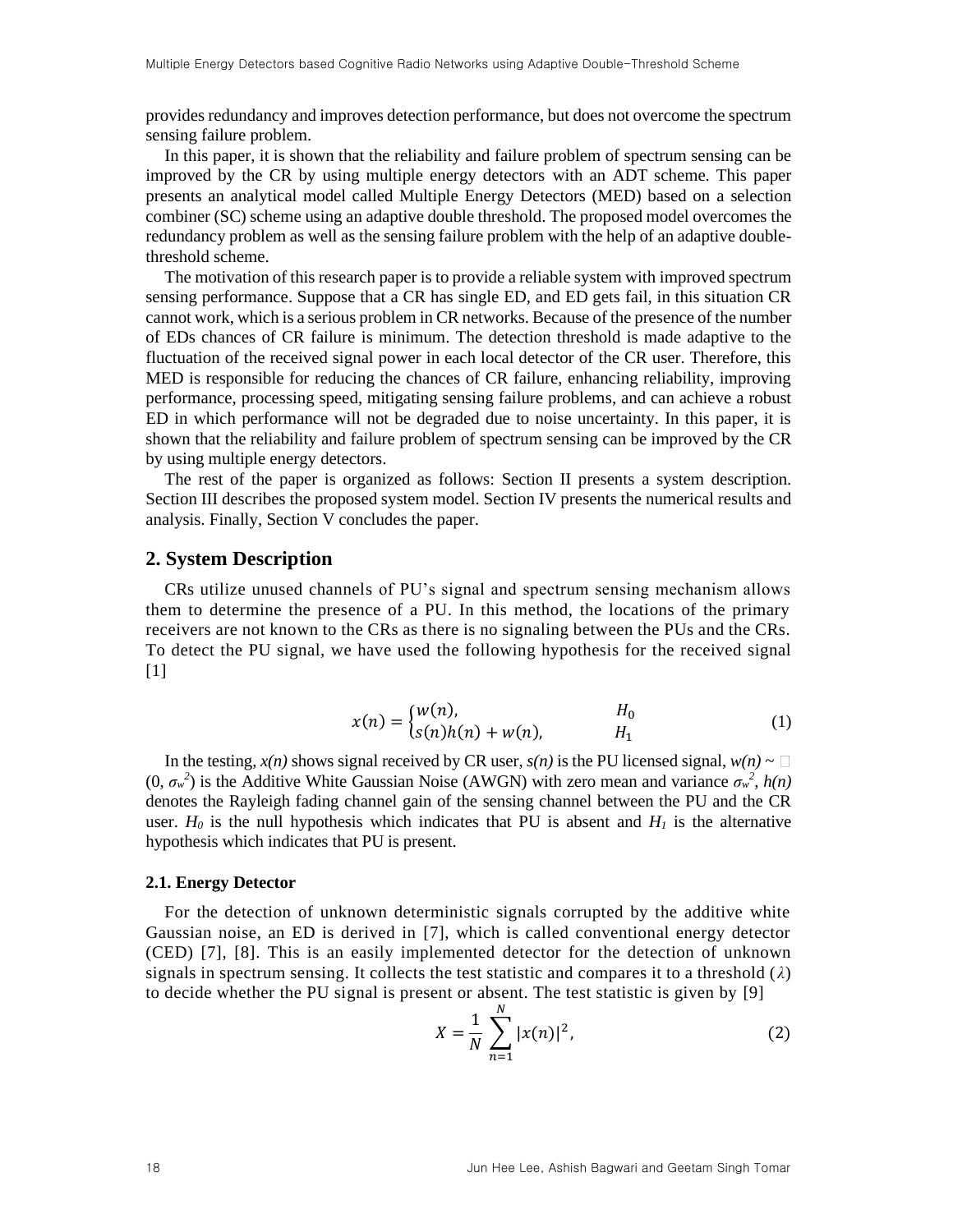Where  $x(n)$  is the received input signal, N is the number of samples, X denotes the energy of the received input signal, which is compared with the threshold to make the final decision. The threshold value is set to meet the target probability of false alarm  $(P_f)$ according to the noise power. The probability of detection  $(P_d)$  can be also identified. The expression for  $P_f$  and  $P_d$  can be defined as [\[8\].](#page-10-7)

$$
P_f = P_r(X < \lambda) = Q\left(\frac{\lambda - N\sigma_\omega^2}{\sqrt{2N\sigma_\omega^4}}\right),\tag{3}
$$

$$
P_d = P_r(X \ge \lambda) = Q \left( \frac{\lambda - N(\sigma_S^2 + \sigma_\omega^2)}{\sqrt{2N(\sigma_S^2 + \sigma_\omega^2)^2}} \right),\tag{4}
$$

Where  $\sigma_{\omega}^2$  and  $\sigma_{\rm S}^2$  are the noise variance and signal variance respectively.  $Q(\cdot)$  denotes Gaussian tail probability Q-function. Now, the total error rate  $(P_e)$  is the sum of the probability of false alarm and the probability of missed detection. Thus, the total error rate is given by

$$
P_e = P_f + (1 - P_d),
$$
\n(5)

Where,  $(I-P_d)$  shows the probability of missed detection  $(P_m)$ .

#### **2.2. Spectrum sensing method with adaptive double-threshold**

In energy detection (ED) based spectrum sensing [\[10\],](#page-10-9) noise uncertainty increases the difficulty in setting the optimal threshold for a CR and thus degrades its sensing reliability [\[5\],](#page-10-4) Also this may not be optimum in low SNR conditions where the performance of fixed single threshold  $(\lambda)$  based detector can vary from the targeted performance metrics substantially. To mitigate the spectrum sensing failure problem, in [\[11\]](#page-10-10) authors proposed a two-threshold-based method, but the method requires additional requirements like multiple CRs with FC (fusion center). To eliminate these problems effectively, we propose an adaptive double-threshold scheme having two thresholds  $\lambda_1$  and  $\lambda_2$  are used to make the decision.

In [Figure 1], the area comes under the upper bound  $(\lambda_1)$  and the lower bound  $(\lambda_2)$  is known as a confusing region. In this region detection between noise and PU, the signal is difficult using a single threshold. In the proposed adaptive double-threshold scheme, the upper bound threshold  $(\lambda_1)$  is selected according to the maximum noise variance, and the lower bound threshold  $(\lambda_2)$  is selected according to the minimum noise variance. Further, the confused region is divided into four equal levels. If detected energy values *(X)* fall in the confused region it will generate its respective decimal values and are compared with a threshold *(λ)* to make a local decision at a fixed probability of false alarm (*Pf*) i.e., 0.1. If values lie outside the confusing region, it will generate 0 or 1 depending upon signal existence. Thus, numerical results show that the proposed scheme enhances the detection performance.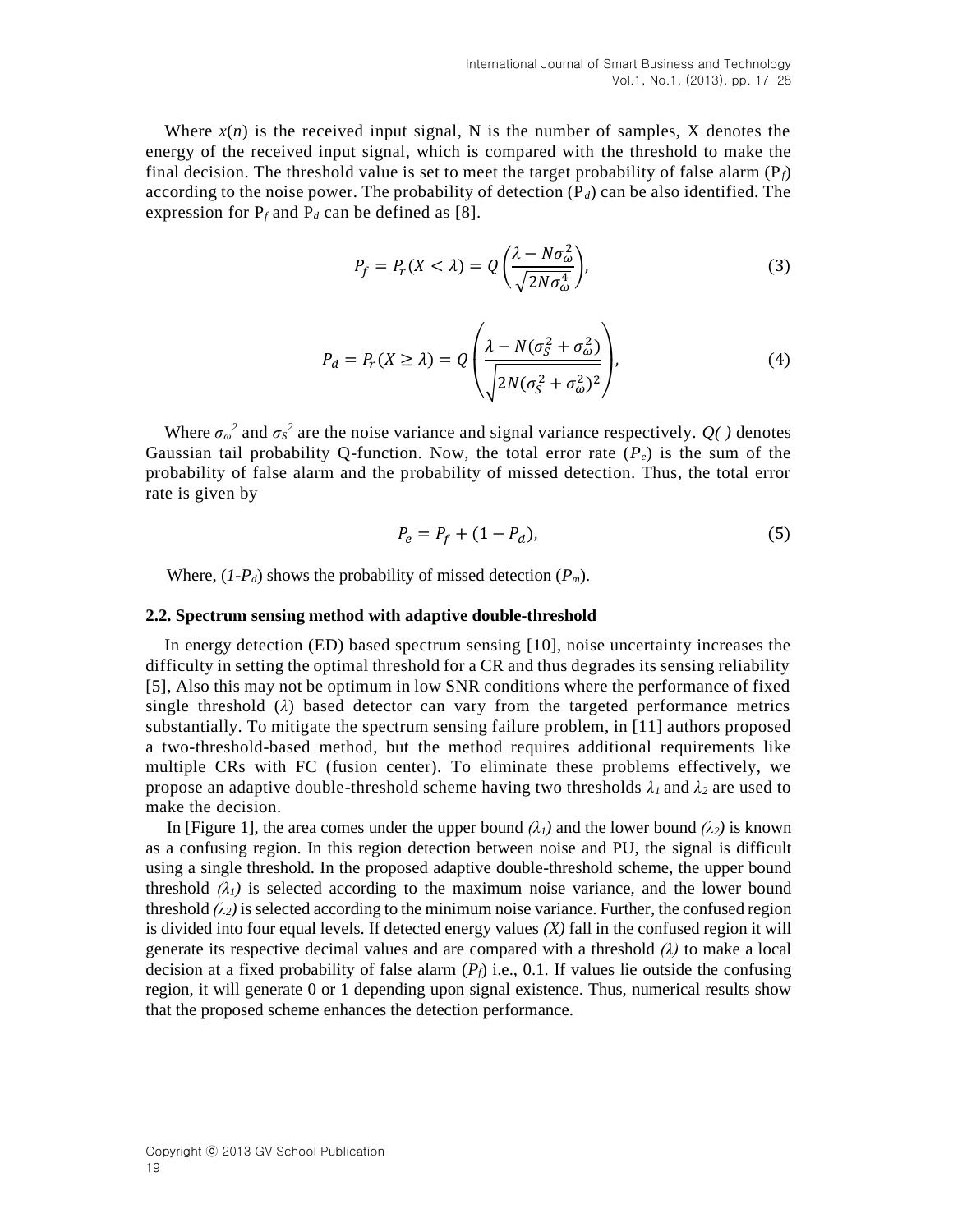

Figure 1. Energy distribution of primary user signal and noise

[Figure 1], shows the energy distribution graph of PU signal and noise. The intersection area is known as the confused region. In this region detection between noise and PU, the signal is difficult using a single threshold. To overcome this problem, we designed the adaptive doublethreshold scheme to determine the local decision at the CR user as following the logic function rule (*LR*).

$$
LR = \begin{cases} H_0 = 0, & X \le \lambda_2 \\ H = M, & \lambda_2 < X < \lambda_1 \\ H_1 = 1, & \lambda_1 \le X \end{cases} \tag{6}
$$

*M* is the quantization decision, and *X* denotes received signal energy by the CR user.



Figure 2. Confused region divided into four equal quantization intervals using two-bit quantization method

A double thresholds method was introduced in [\[12\]](#page-11-0) to decrease the average number of sensing bits to the common receiver. However, the decreases are achieved at the expense of some sensing performance loss, and it has a sensing failure problem. To eliminate these problems effectively, two thresholds  $\lambda_1$  and  $\lambda_2$  are used to help the decision of the cognitive user, as shown in Figure 2. Here, the two-bit quantization method divides the confused region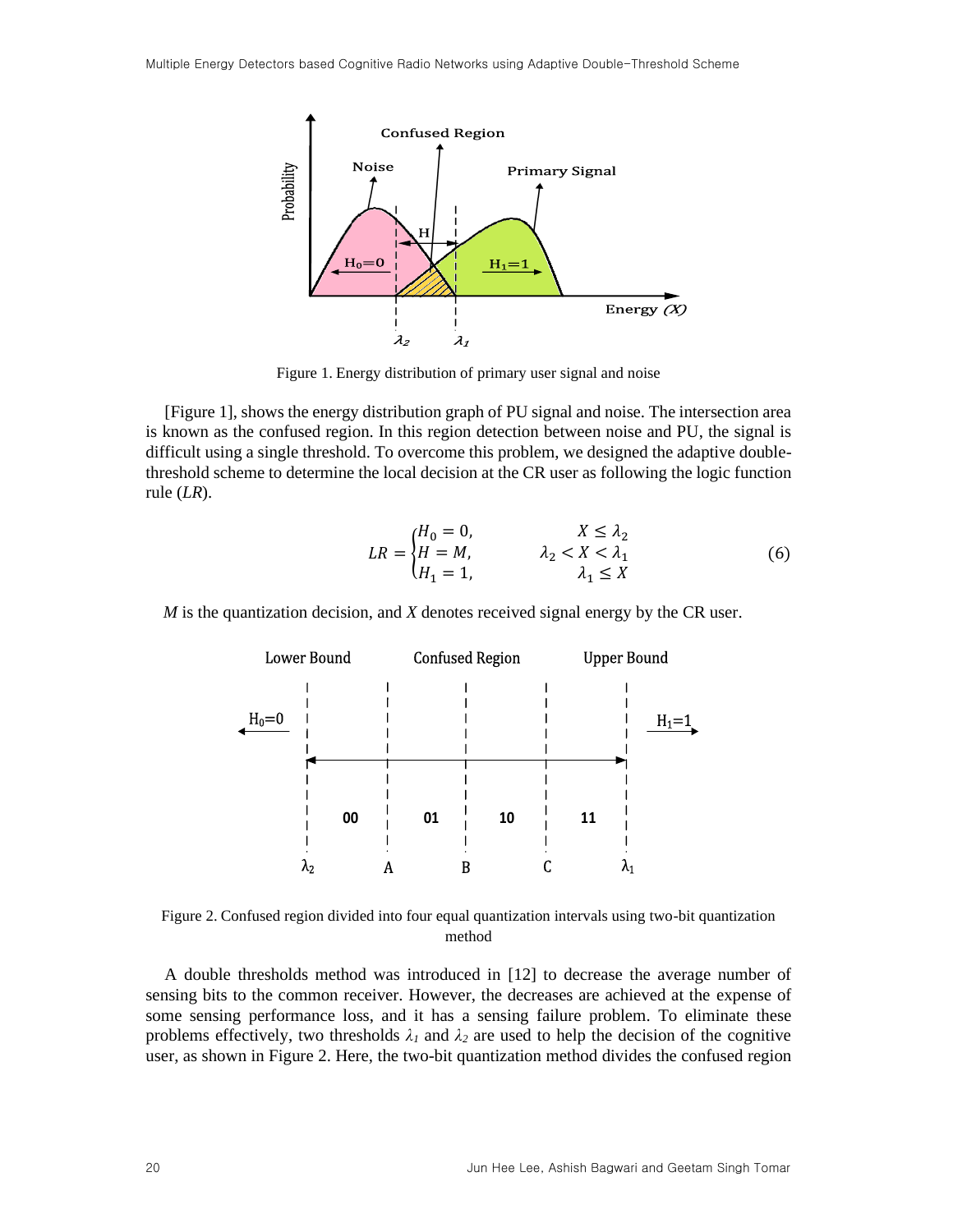into four equal quantization intervals as (*λ2*A-AB-BC-C*λ1*), where *λ2*, A, B, C, & *λ<sup>1</sup>* are subthresholds (*ST*) and their values are chosen as

$$
ST = \begin{cases} A = \lambda_2 + D \\ B = A + D \\ C = B + D \\ \lambda_1 = C + D \end{cases} \tag{7}
$$

$$
D = \frac{(Upper \, bound - Lower \, bound)}{No \, of \, Quantization \, intervals} = \frac{(\lambda_1 - \lambda_2)}{4}
$$
 (8)

$$
M = \begin{cases} 00, & \lambda_2 < X \le A \\ 01, & A < X \le B \\ 10, & B < X \le C \\ 11, & C < X < \lambda_1 \end{cases} \tag{9}
$$

In a conventional single threshold case, the false alarm probability  $P_f$  can be expressed a[s \[8\]](#page-10-7)

$$
P_f = Q\left(\frac{\lambda - N\sigma_{\omega}^2}{\sqrt{2N\sigma_{\omega}^4}}\right),\tag{10}
$$

Where  $Q(\cdot)$  is the Gaussian tail probability Q-function, and  $\sigma_{\omega}^2$  is the noise variance. Given the target false alarm probability  $P_f$ , the threshold  $\lambda$  can be determined as

$$
\lambda = Q^{-1}\left(\overline{P_f}\right) \times \sqrt{2N\sigma_{\omega}^4 + N\sigma_{\omega}^2},\tag{11}
$$

Where  $Q^{-1}$ () denotes the inverse Gaussian tail probability Q-function. Assume that the noise uncertainty in the wireless environment is described as  $[1/\rho \sigma_{\omega}^2, \rho \sigma_{\omega}^2]$ , where  $\rho > 1$ is a parameter that quantifies the size of the uncertainty. In the proposed double threshold decision, the upper threshold  $\lambda_l$  is selected according to the maximum noise variance, and the lower threshold  $\lambda_2$  is selected according to the minimum noise variance. Therefore

$$
\lambda_1 = Q^{-1}\left(\overline{P_f}\right) \times \sqrt{2N\rho \sigma_\omega^4 + N\rho \sigma_\omega^2},\tag{12}
$$

$$
\lambda_2 = Q^{-1}\left(\overline{P_f}\right) \times \sqrt{2N/(\rho \sigma_\omega^4)} + N/(\rho \sigma_\omega^2),\tag{13}
$$

If detected signals fall inside any one of the quantized intervals, it will generate their respective decimal values (*DV*) as

$$
DV = \begin{cases} If M = 00, respective decimal value - 0 \\ If M = 01, respective decimal value - 1 \\ If M = 10, respective decimal value - 2 \\ If M = 11, respective decimal value - 3 \end{cases}
$$
(14)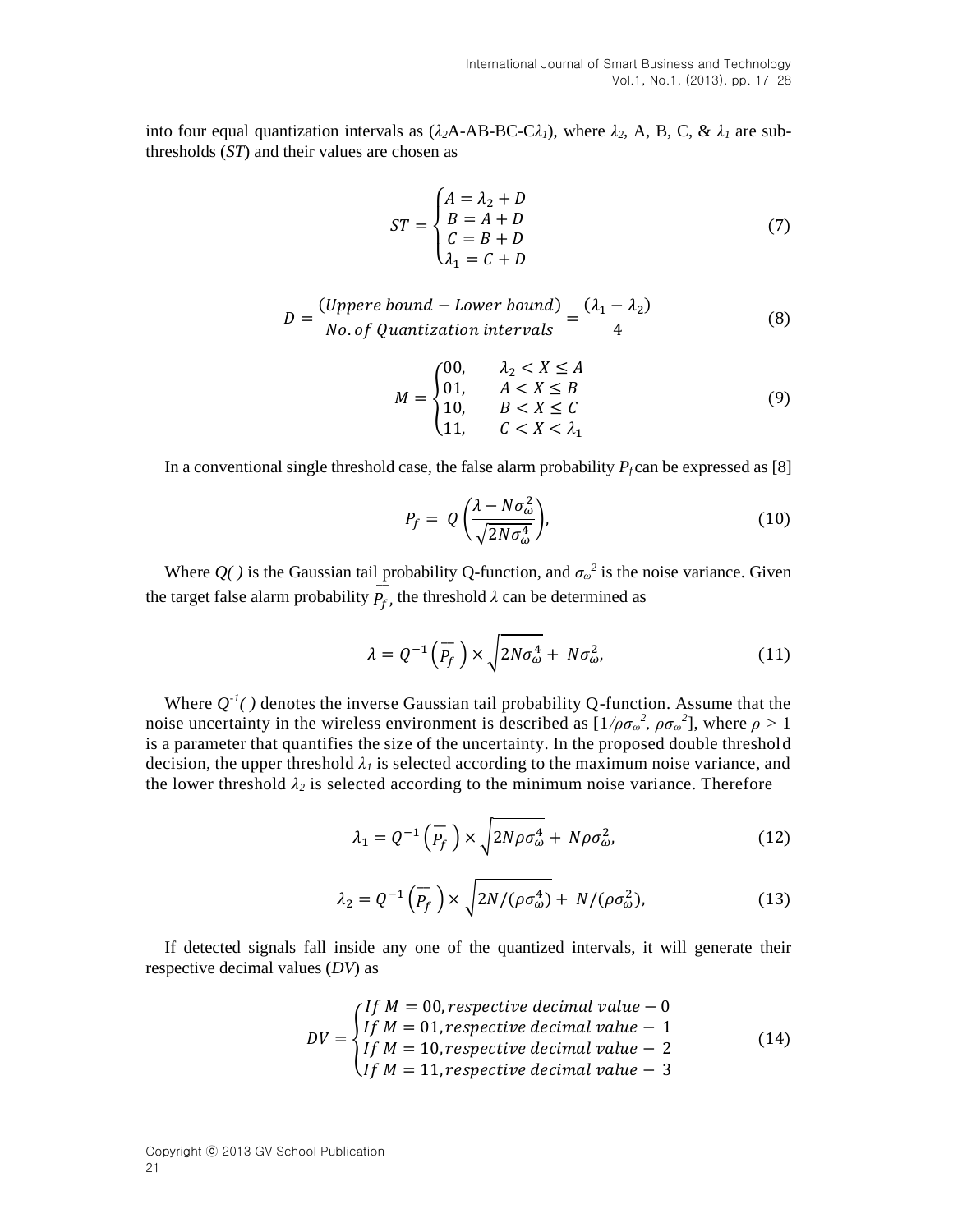Equation (14) shows the decimal values (*DV*), which are compared with a threshold ( $\lambda$ ) to make a local decision at a fixed  $P_f$  i.e. 0.1. Outside the confused region, it will generate 0 or 1 depending upon signal existence.

### **3. Proposed system model**

#### **3.1. Multiple energy detectors with adaptive double-threshold (MED\_ADT)-**

[Figure 3], shows the system model of the proposed multiple ED with adaptive double threshold (MED\_ADT). Each ED having a single antenna provide a promising solution to improve bit error rate, reducing multipath and shadowing effects of the wireless channel, making the process fast, and improving system reliability. There is one PU that contains a single antenna, *N<sup>r</sup>* numbers of energy detectors are implemented at each CR user and each ED has single antennas, hence there is an *N<sup>r</sup>* number of antennas as well. *N* is some samples transmitted by PU. In figure 3, Maximal-ratio combining (MRC) scheme is not considered since it has spectrum sensing overhead due to channel estimation. Moreover, a combining scheme based on the sum of the decision statistics of all antennas in the CR is not analytically tractable. Therefore, we assume that each CR contains a selection combiner (SC) that outputs the maximum value out of *N<sup>r</sup>* decision statistics calculated for different diversity branches as  $x = max(x_1, x_2, x_3, \ldots, x_{Nr})$ . The output of the SC is applied to an adaptive double-threshold-based energy detector which decides a spectrum hole.



Figure 3. Proposed model: multiple energy detectors with an adaptive double-threshold scheme

Suppose,  $x_j(k)$  is the received signal at  $j<sup>th</sup>$  antenna for  $k<sup>th</sup>$  data stream, the sensing channel between PU and CR is assumed to be Rayleigh fading channel, *N* is the total number of samples to be sensed by CR and  $N_r$  is the number of energy detectors. Hence, the overall output of a MED ADT is as follows:

$$
MED\_ADT_{o/p} = \sum_{j=1}^{N_r} E_j,
$$
\n(15)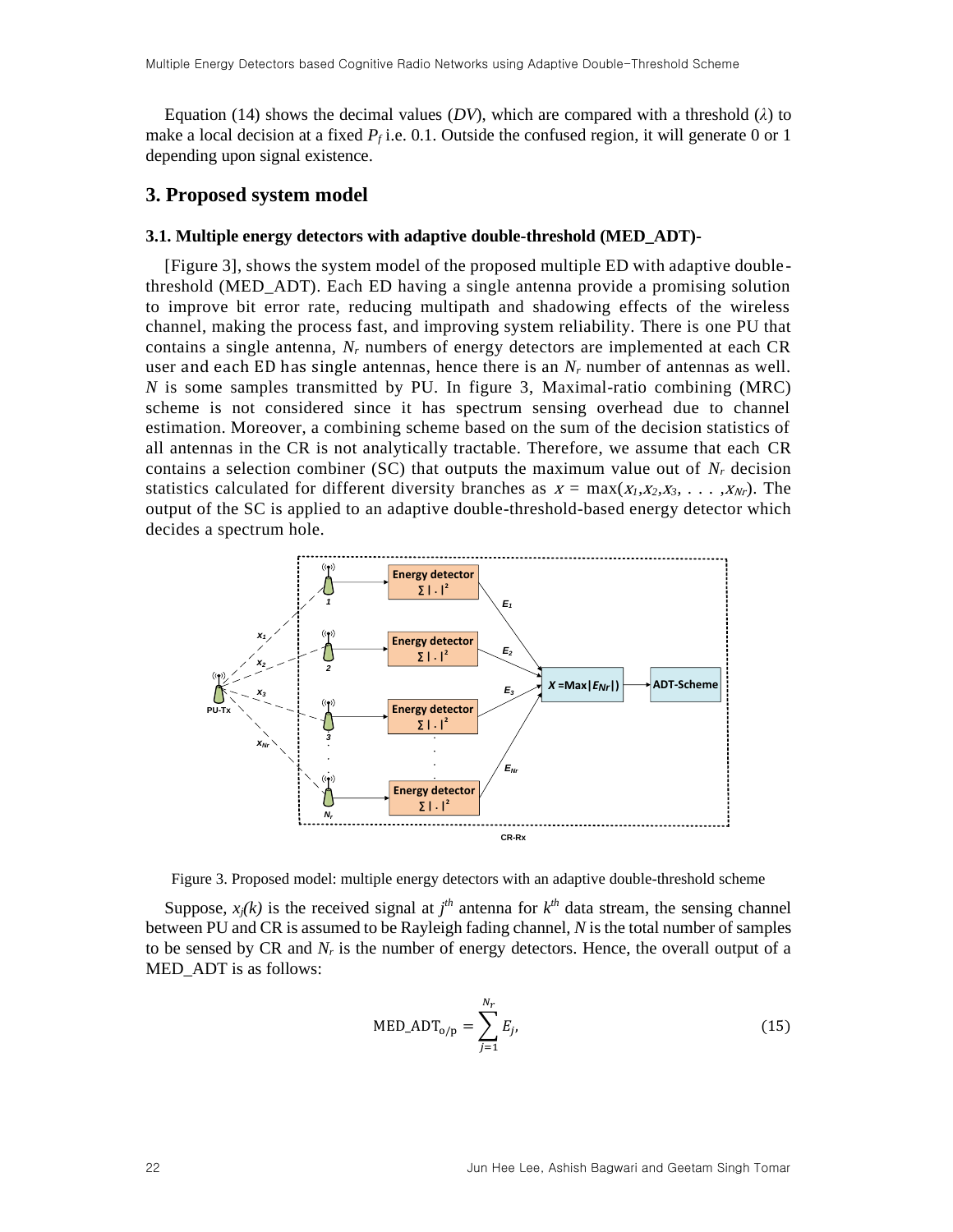International Journal of Smart Business and Technology Vol.1, No.1, (2013), pp. 17-28

Where, 
$$
E_j = \sum_{k=1}^{N} |x_j(k)|^2
$$
, (16)

MED\_ADT<sub>o/p</sub> = max 
$$
\sum_{j=1}^{N_r} \left[ \sum_{k=1}^{N} |x_j(k)|^2 \right]
$$
, (17)

It is seen from [Figure 3] that individual EDs are allocated to individual antennas. Now we consider the ED branch which has maximum gain and compares it with a threshold using an adaptive double-threshold (ADT) scheme.

[Figure 4], shows the internal architecture of the energy detector with adaptive doublethreshold (ED\_ADT). The square-law device detects the signal and shows signal energy *(X).* After the square-law device, we have two portions named as upper portion and lower portion. In the upper portion, if detected energy values  $(X)$  are greater than  $\lambda_I$ , it will show  $H_I$  (signal presented), or less than *λ<sup>2</sup>* shows *H<sup>0</sup>* (signal absent). But, if detected energy values *(X)* fall between  $\lambda_1$  and  $\lambda_2$  then it will follow the lower portion and use the quantization method to generate its respective decimal values (DV) as shown in equation (14).



Figure 4. Internal architecture of adaptive double-threshold (ADT) scheme

If detected energy values (*X*) fall outside/between  $\lambda_1$  and  $\lambda_2$ , using equation (6), (9) & (14) it generates value as

$$
m = \begin{cases} 0, & X \leq \lambda_2 \\ 1, & \lambda_1 \leq X \end{cases}
$$
 (18)

$$
n = \{DV, \qquad \lambda_2 < X < \lambda_1 \tag{19}
$$

Where *m* and *n* are the output values of the upper part and lower part respectively. After that values of *m* and *n* are added using adder.

$$
Y = (m+n) \tag{20}
$$

Finally, the local decision *L* is expressed using equations (18), (19) & (20), which is the final output of MED\_ADT as follows

$$
L = \begin{cases} 1, & \lambda \le Y \\ 0, & Y < \lambda \end{cases}
$$
 (21)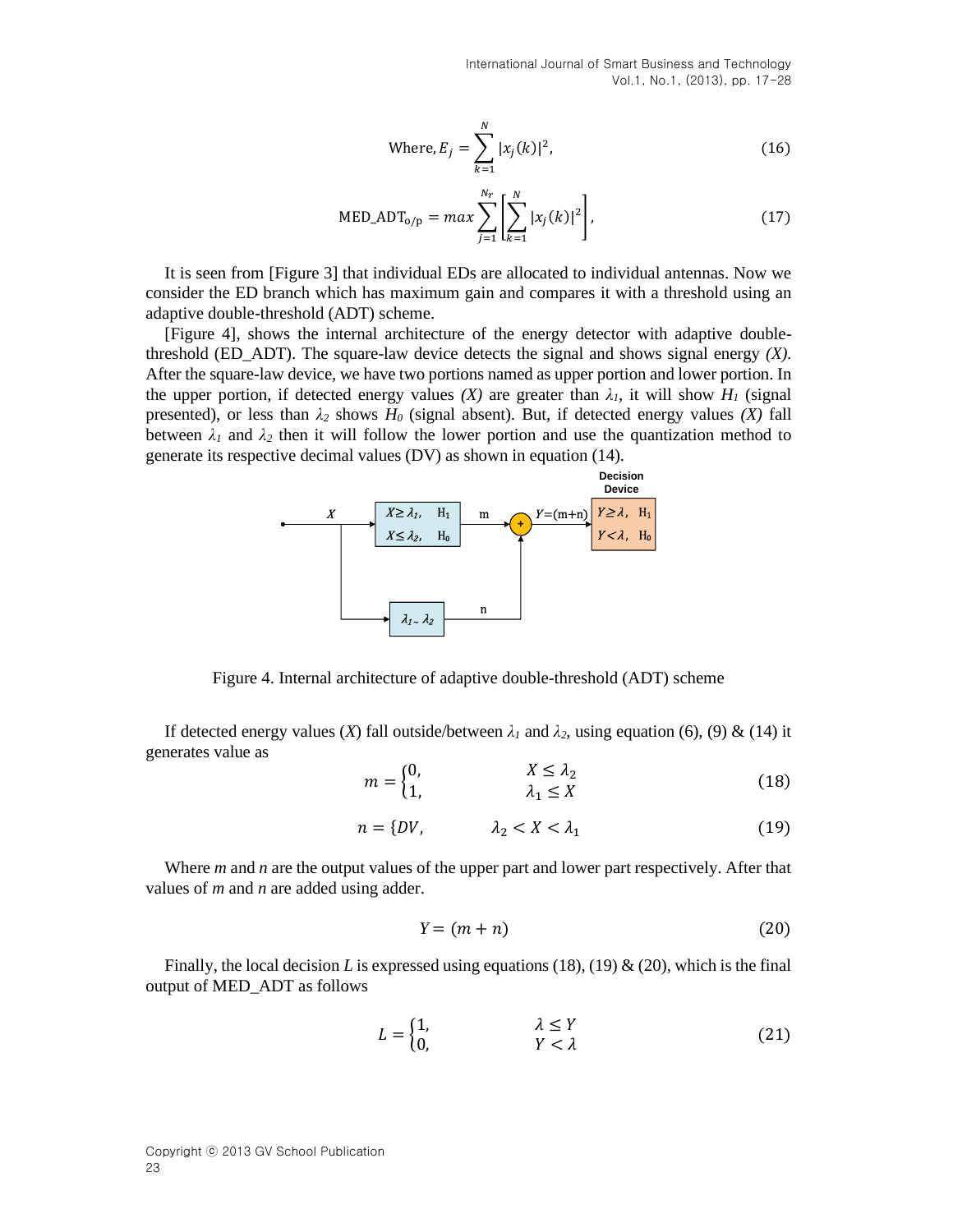Equation (21), comparing the resultant value *(Y)* to the threshold  $(\lambda)$ , which is maintaining the overall system probability of false alarm  $(P_f)$  0.1. If *Y* is greater than  $\lambda$  signal is present otherwise absent.

The novelty of this paper is that there are multiple energy detectors with an adaptive doublethreshold scheme for sensing the PU signal. This scheme optimizes detection performance and overcomes the sensing failure problem.

**Algorithm:** Multiple Energy Detectors with Adaptive Double-threshold scheme (MED\_ADT)

```
1: Given {x1,x2,x3,...,xNr}
2: Given {x1,x2,x3,...,xN}
3: Given {λ1,λ2; λ}
4: Distribute uniformaly {λ2,λ1}
   as \{\lambda_2 < A < B < C < \lambda_1\}5: Define Range R<sub>0</sub> = {\lambda_2, A}, R<sub>1</sub> = {A, B},
                   R_2 = {B, C}, R_3 = {C, \lambda_1},6: Values for Ranges n = \{0, 1, 2, 3\} for
   {R_0, R_1, R_2, R_3}7: X = 0;
8: for i = 1,2,...,N
     x_i = max(x_1, x_2, x_3, \ldots, x_{Nr});
X = X + x_i^2; endfor
9: if X ≥ λ1
     m = H_1;
    else if X ≤ λ2
     m = H_0;
    else
      for j = 0, 1, 2, 3 if X ∈ Rj
           n = j; endif
       endfor
    endif
10: y = m+n;11:if y ≥ λ
     L = H_1;
    else
      L = H_0; endif
```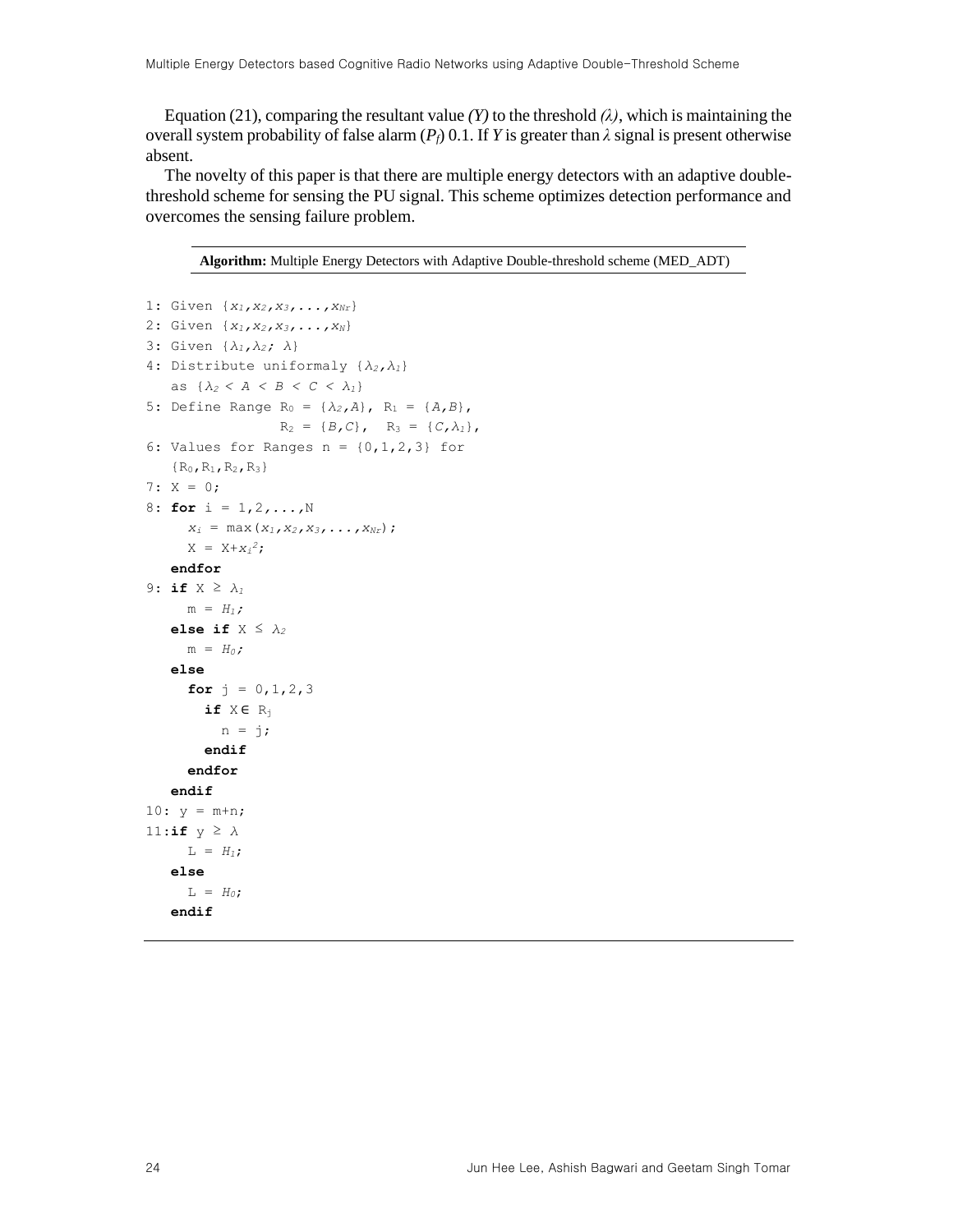

Figure 5. Probability of detection Vs SNR at P<sub>f</sub> = 0.1 with N = 1000, number of energy detectors N<sub>r</sub> = 1, 2, 3, QPSK modulation scheme and rayleigh fading channel



Figure 6. Probability of Error Vs SNR at  $P_f = 0.1$  with N = 1000, Number of Energy detectors N<sub>r</sub> = 1, 2, 3, QPSK modulation scheme and Rayleigh fading channel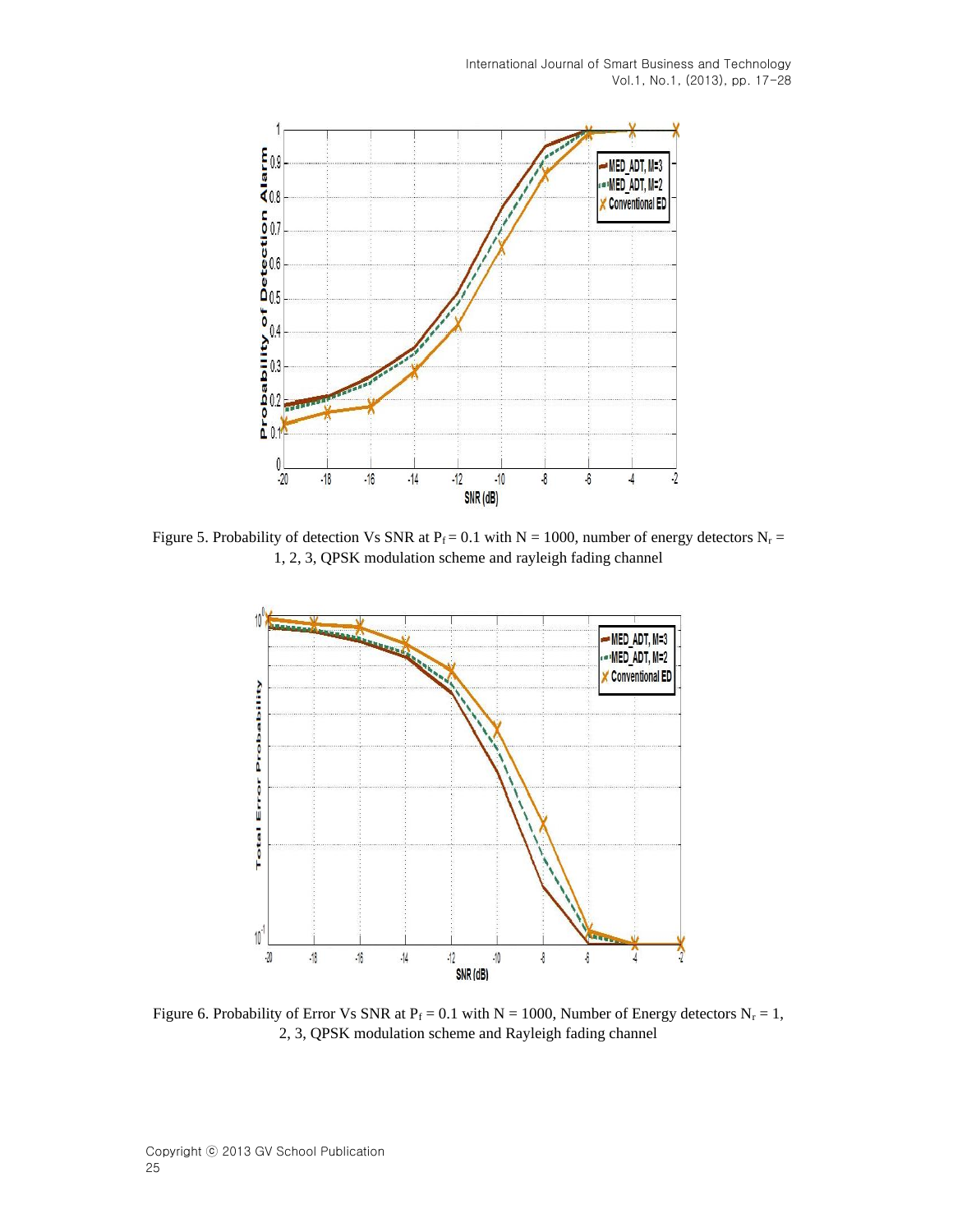

Figure 7. ROC Curves at  $N = 1000$ , Number of Energy detectors  $N_r = 2$ , and  $SNR = -4$  dB, -6 dB, -8 dB, - 10 dB, -12 dB



Figure 8. Probability of Detection Vs Threshold values at SNR = - 4 dB, - 6 dB, - 8 dB, - 10 dB, - 12 dB,  $N_r = 2$  with  $N = 1000$ , QPSK modulation scheme and Rayleigh fading channel

#### **4. Numerical results and analysis**

In the presented system model, we have assumed the total number of samples (*N*) as 1000, SNR range from  $-$  20 dB to  $-$  2 dB,  $P_f = 0.1$ ,  $N_f$  is the number of energy detectors, and QPSK modulation is considered in Rayleigh fading channel.

The probability of detection is critical as it determines how often a primary user is susceptible to potential interference from the cognitive radio system. This is because the time of failures in detecting the presence of a primary user depends on the probability of detection. In cognitive radio networks, the criterion considered so far is in terms of protecting the primary user, i.e., maximizing the probability of detection under the constraint of the probability of false alarm.

It can be seen form figure 5 that when the number of energy detectors increases, probability of detection increases. MED\_ADT with  $N_r = 3$  outperforms  $N_r = 1$ , 2 by 8.3 % & 3.5 % at – 8 dB SNR and  $P_f$  = 0.1 respectively.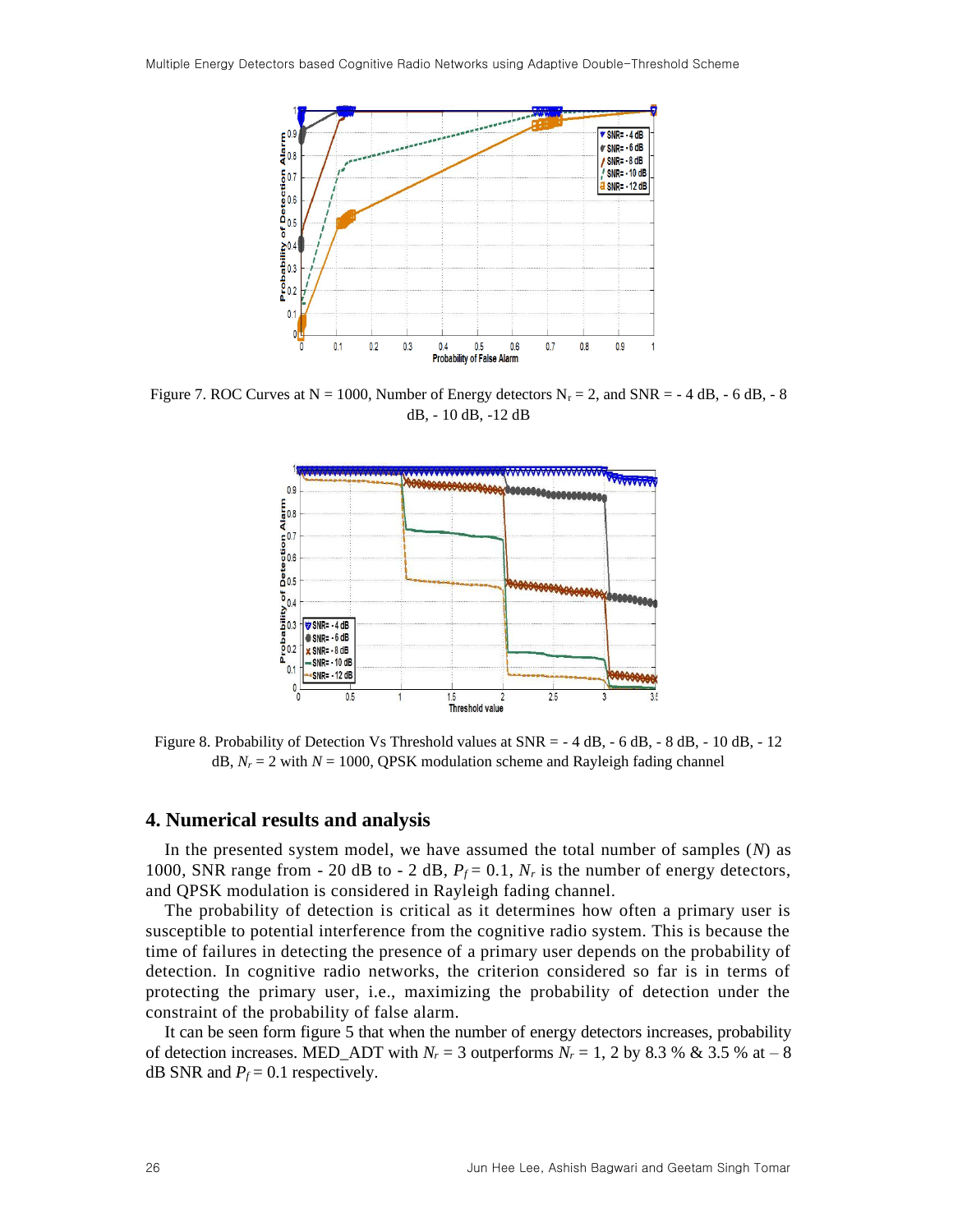[Figure 6] shows that ED\_ADT scheme with  $N_r = 3$  has minimum error rate as compared to  $N_r = 1, 2, i.e. 0.1$  at  $-6$  dB SNR.

[Figure 7], shows the Receiver Operating Characteristics (ROC) curves. ROC curves exhibit the relationship between sensitivity (probability of detection alarm) and specificity (probability of false alarm) [13] of a spectrum sensing method under different SNR values for MED\_ADT when  $N_r = 2$ . This implies that when  $P_f = 0.1$  and SNR = - 8 dB, probability of detection is close to 0.9 i.e. 0.9160, which is the spectrum sensing requirement of IEEE 802.22 [14].

It can be seen from figure 8 that there is an inverse relationship between the probability of detection and threshold for a fixed value of SNR. Figure 8 shows as the value of SNR increases, the probability of detection increases up to a level to the threshold. For  $SNR = -4$  dB, the probability of detection is approximately 1.0 throughout the range of threshold (*λ*), which is better as compared to other SNR values. It implies that when  $N_r = 2$ , the proposed MED ADT can detect PU signal at - 8 dB SNR for  $N = 1000$ , and  $\lambda = 2.0$ .

## **5. Conclusion**

In this paper, we have proposed multiple energy detectors with an adaptive double-threshold (MED\_ADT) scheme, which improves system reliability and overcomes the sensing failure problem. Numerical results show that the proposed MED\_ADT scheme outperforms conventional energy detectors by 8.3 % at  $-$  8 dB SNR. This implies that the proposed scheme optimizes detection performance and reduces the total error rate at a very low SNR. Simulation results indicate that the proposed scheme improves detection performance at very low SNR.

## **Acknowledgments**

The authors wish to thank their parents and God for supporting and motivating for this work because without their blessings this was not possible.

## **References**

- <span id="page-10-0"></span>[1] A.Bagwari and B. Singh, "Comparative performance evaluation of Spectrum Sensing Techniques for Cognitive Radio Networks", 2012 Fourth IEEE International Conference on Computational Intelligence and Communication Networks (CICN-2012), **(2012)** November 3-5; Mathura, Uttar Pradesh, India.
- <span id="page-10-1"></span>[2] D. Cabric, S. M. Mishra and R. W. Brodersen, "Implementation issues in spectrum sensing for cognitive radios", Proceedings of 2004 Asilomar Conference on Signals, Systems and Computers, vol. 1, **(2004)** November 7-10; California, USA.
- <span id="page-10-2"></span>[3] Y. Zeng, Y. C. Liang, A. T. Hoang, and R. Zhang, "A Review on Spectrum Sensing for Cognitive Radio: Challenges and Solutions", EURASIP Journal on Advances in Signal Processing, vol. 2010, **(2010)**, pp. 1-15.
- <span id="page-10-3"></span>[4] C. Song, Y. D. Alemseged, H. N. Tran, G. Villardi, C. Sun, S. Filin and H. Harada, "Adaptive Two Thresholds based Energy Detection for Cooperative spectrum sensing", Proceedings of 2010 IEEE CCNC, **(2012)** pp. 1-6.
- <span id="page-10-4"></span>[5] R. Tandra and A. Sahai, "SNR Walls for Signal Detection", IEEE Journal of Selected Topic in Signal Processing, vol. 2, no.1, **(2008),** pp. 4-16.
- <span id="page-10-5"></span>[6] A. Bagwari and G. S. Tomar, "Multiple Energy Detectors based Spectrum Sensing for Cognitive Radio Networks", International Journal of Computer Applications, vol. 62, no. 4, **(2013),** pp. 11-21.
- <span id="page-10-6"></span>[7] H. Urkowitz, "Energy detection of unknown deterministic signals", In Proceedings of IEEE, vol. 55, no. 4, **(1967),** pp. 523-531.
- <span id="page-10-7"></span>[8] M. López-Benítez and F. Casadevall, "Improved Energy Detection Spectrum Sensing for Cognitive Radio", IET Communications, vol. 6, no. 8, **(2012),** pp. 785-796.
- <span id="page-10-8"></span>[9] D. Chen, J. Li, and Jing Ma, "Cooperative Spectrum Sensing under Noise Uncertainty in Cognitive Radio," Wireless Communications, Networking and Mobile Computing, **(2008)** October 12-14; Dalian, China.
- <span id="page-10-9"></span>[10] Z. Ling-ling, H.Jian-guo, and T. Cheng-kai, "Novel Energy Detection Scheme in Cognitive Radio", IEEE Conference on Signal Processing, Communications and Computing (ICSPCC), **(2011)** September 14-16; Xi'an, China.
- <span id="page-10-10"></span>[11] S. Q. Liu, B. J. Hu and X. Y. Wang, "Hierarchical Cooperative Spectrum Sensing Based on Double Thresholds Energy Detection", IEEE Communications Letters, vol. 16, no. 7, **(2012)**, pp. 1096-1099.